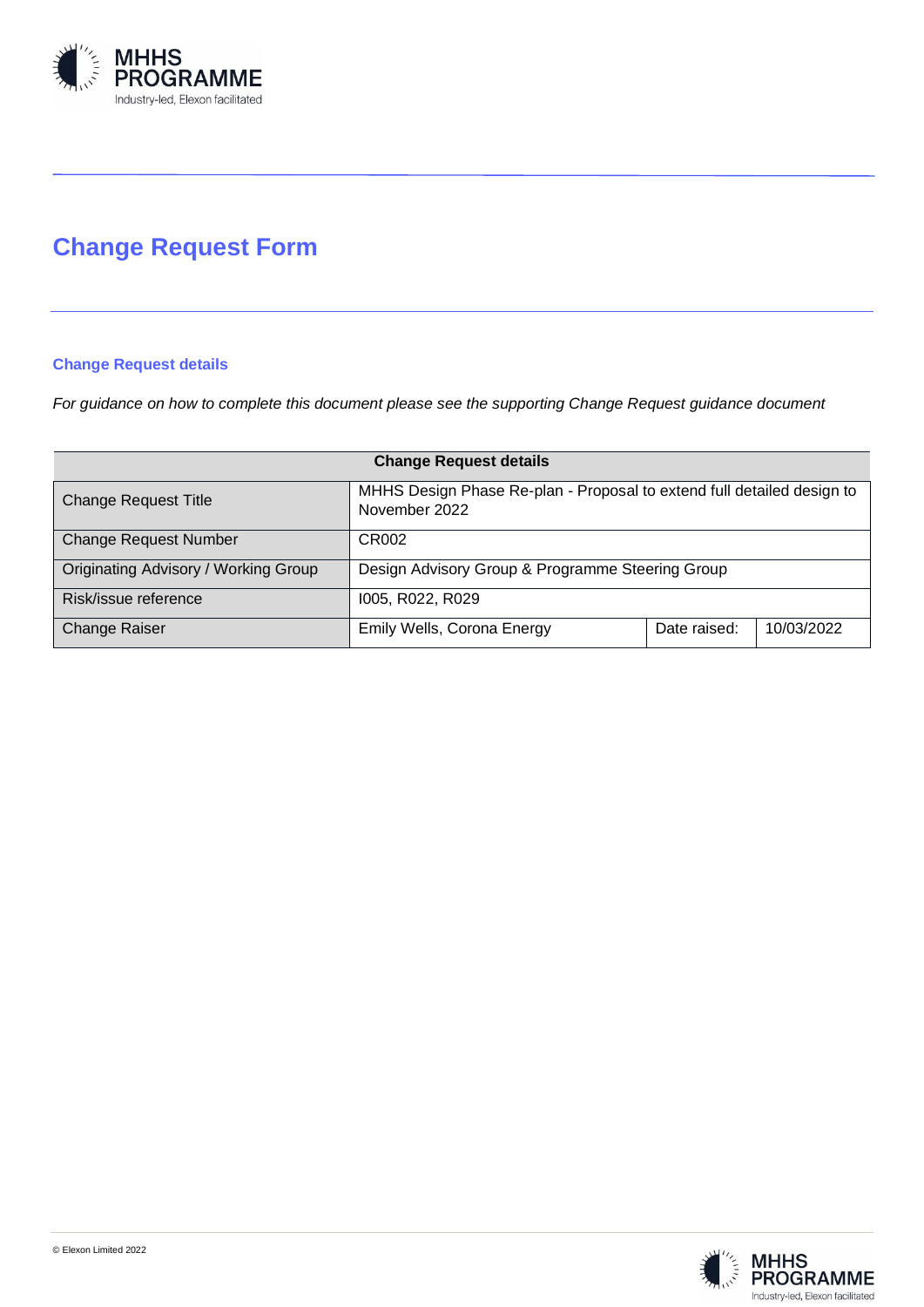#### **Part A – Description of proposed change**

#### **Guidance** *– This section should be completed by the Change Raiser when raising the Change Request.*

Part A – Description of proposed change

#### **Issue statement:**

*(what is the issue that needs to be resolved by the change)*

The ongoing volatile and hostile market conditions are compounding existing resource challenges faced by the energy sector, in particular for Licensees.

Suppliers have had to devote significant resources to all of these critical issues simultaneously and have been expressing concern since November 2021 that the current MHHS Design timetable is not fit for purpose, under these unexpected<sup>1</sup>, unprecedented market conditions. Suppliers believe there is a need for a reassessment of the design phase timetable, to better facilitate the opportunity for inclusive design development and consultation.

Suppliers continue to focus on concurrently managing, amongst other things, short term stability (including servicing customers and keeping the lights on; SoLR activity; and supplier resilience-market interventions. Whilst also managing industry code change programmes including Faster More Reliable Switching, Access and Forward-Looking Charges and REC Assurance and Reporting requirements – some of which have suffered delays as a result of COVID-19.

Working together all MHHS Supplier Constituencies developed a proposal to request a design reassessment and replan, providing an illustrative view, extending design work in the autumn 2022. To improve the chances of a key MHHS Party constituency being able to review and assess the new process, data, security, and testing proposal being developed.

The key proposal under this MHHS Programme Change is to delay M5 and replan activity for Supplier review and sign-off this autumn 2022.

# **Description of change:**

*(what is the change you are proposing)*

We believe suppliers should have the chance to assess the proposed changes, mitigating design stability issues later (once suppliers start to engage or when the full code legal text is impact assessed), with the need to raise MHHS programme change requests, leading to further cost and programme delays.

Suppliers are proposing that design development, assessment and finalisation, extends to November 2022, move the baseline M5 date from 30th April 2022 to 30th November 2022. We propose to deliver this in accordance with a revised delivery plan illustrated here:

| Joint response to MHHS Programme PSG Action PSG02-03 on behalf of three Supplier Constituencies (I&C, Medium & Large Supplier) |      |                                                                                                                                                                         |     |     |     |     |     |     |            |            |            |                |
|--------------------------------------------------------------------------------------------------------------------------------|------|-------------------------------------------------------------------------------------------------------------------------------------------------------------------------|-----|-----|-----|-----|-----|-----|------------|------------|------------|----------------|
| 11th March 2022                                                                                                                | 2022 |                                                                                                                                                                         |     |     |     |     |     |     |            |            |            |                |
|                                                                                                                                | Jan  | Feb                                                                                                                                                                     | Mar | Apr | May | Jun | Jul | Aug | <b>Sep</b> | <b>Oct</b> | <b>Nov</b> |                |
| <b>Process design</b>                                                                                                          |      |                                                                                                                                                                         |     |     |     |     |     |     |            |            |            |                |
| Supplier design review, feedback, baselined                                                                                    |      |                                                                                                                                                                         |     |     |     |     |     |     |            |            |            | M <sub>5</sub> |
|                                                                                                                                |      |                                                                                                                                                                         |     |     |     |     |     |     |            |            |            |                |
| <b>Process Design</b>                                                                                                          |      | Assumes that there is no programme cessation of design activity and that this continues to a revised schedule without                                                   |     |     |     |     |     |     |            |            |            |                |
|                                                                                                                                |      | detailed Supplier engagement. Opportunity for low level of Supplier engagement up to the end of August. Requirement to                                                  |     |     |     |     |     |     |            |            |            |                |
|                                                                                                                                |      | prioritise design elements that are critical for Supplier consideration/input.                                                                                          |     |     |     |     |     |     |            |            |            |                |
|                                                                                                                                |      | There is an immediate requirement (and opportunity due to the amended timeline) to review and revise the approach to                                                    |     |     |     |     |     |     |            |            |            |                |
|                                                                                                                                |      | the Design actvitiy. Currently Suppliers have little insight into the people that should engage, the artefacts that will be                                             |     |     |     |     |     |     |            |            |            |                |
|                                                                                                                                |      | delivered and the level and detail of these.                                                                                                                            |     |     |     |     |     |     |            |            |            |                |
|                                                                                                                                |      | Assumes that Suppliers are able to properly engage in Design activity/review from 1 September (after Switching Go-Live (18)                                             |     |     |     |     |     |     |            |            |            |                |
| Supplier design review, feedback, baselined                                                                                    |      |                                                                                                                                                                         |     |     |     |     |     |     |            |            |            |                |
|                                                                                                                                |      | July) plus a 6 week post-implementation period).<br>The ability to fully engage from 1 September assumes a successful implementation of the new switching arrangements. |     |     |     |     |     |     |            |            |            |                |
|                                                                                                                                |      | A "12 week period to consider and provide comments on the design artefacts developed during the extended process design period.                                         |     |     |     |     |     |     |            |            |            |                |
|                                                                                                                                |      |                                                                                                                                                                         |     |     |     |     |     |     |            |            |            |                |
|                                                                                                                                |      | At the end of this ~12 week period, approval of Physical Baseline (M5 Milestone)                                                                                        |     |     |     |     |     |     |            |            |            |                |

<sup>1</sup> Unanticipated by Ofgem in spring 2021 when they determined the Programme timetable and milestones.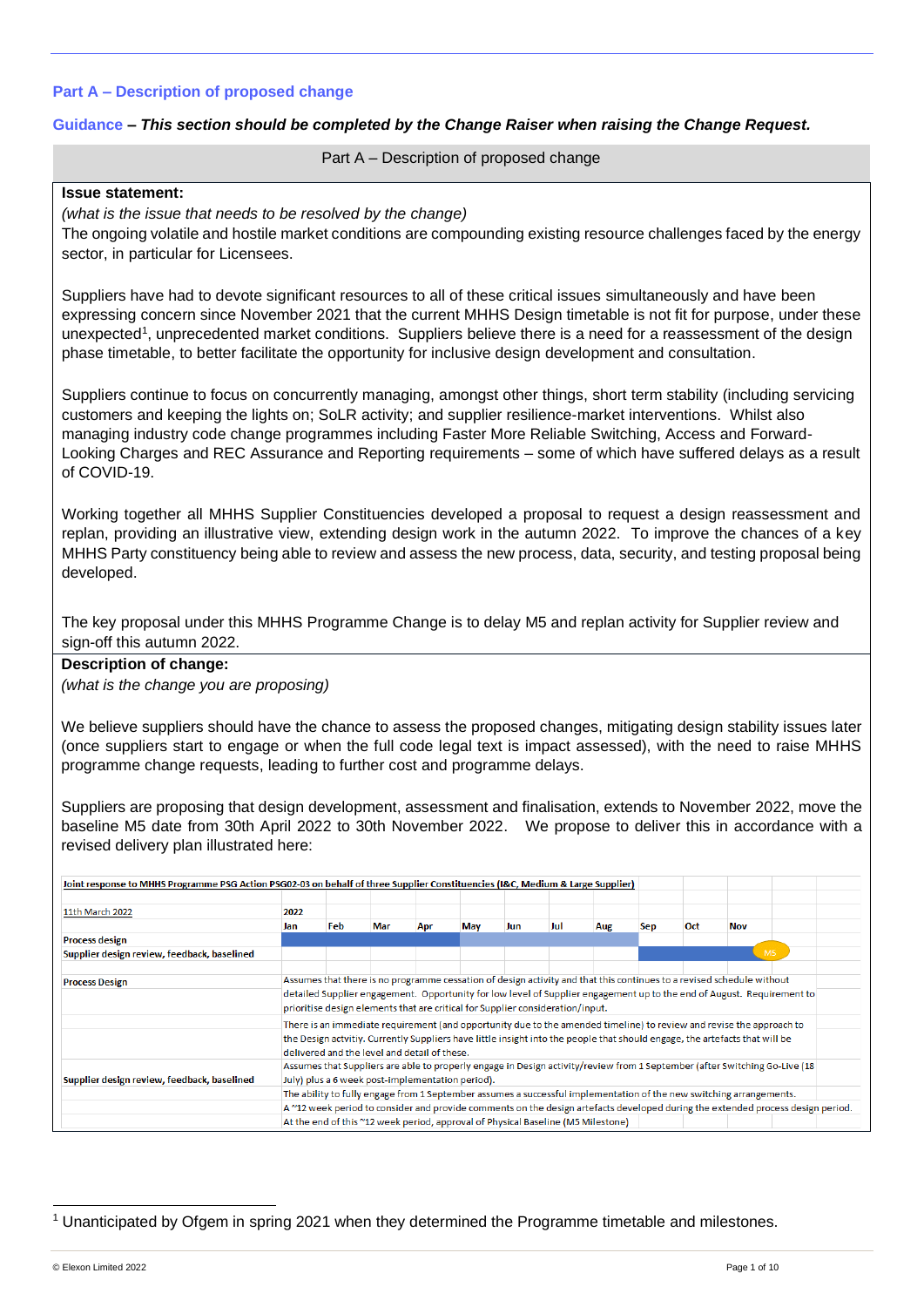## **Justification for change:**

# *(please attach any evidence to support your justification)*

The MHHS Programme Plan was developed by Ofgem in spring 2021, against the prevailing market conditions at that time, and anticipated programme of work. It was mandated in summer and passed to the newly designated MHHS Programme to enact.

During Autumn/Winter the programme has been establishing the programme to scale; setting up the team, ways of working, expectations and internal processes to manage the Governance Framework. Standing up working groups to try to meet the plan they had been given, with limited, high-level information visible for MHHS participants to see.

Supplier concerns were raised at the 2nd PSG, confirming compounded resource constraints and an inability to see the programme approach and plan design work details, to understand what was needed, when and by whom. Suppliers believe there is merit in their involvement with the design work and consultation to avoid design instability and unnecessary change later.

Full Supplier engagement is currently impossible in light of the unprecedented demands placed upon them by COVID-19, the collapse of the domestic supplier market, the war in Ukraine and other wholesale supply issue creating extremely volatile market conditions, as well the need to deliver the Switching Programme and at least 7 other mandatory industry changes within the next 6-12 months.

The impacts on the British economy and the war in Ukraine are publicly available. As evidence of the scale of the Supplier of Last Resort activities currently being undertaken, the list of suppliers who have collapsed since August 2021 is below:

|            | Old supplier                      | Domestic | Non-Domestic | New supplier          |
|------------|-----------------------------------|----------|--------------|-----------------------|
| 18/02/2022 | <b>Whoop Energy</b>               | 50       | 212          | Yü Energy Retail      |
| 18/02/2022 | <b>Xcel Power</b>                 |          | 274          | Yü Energy Retail      |
| 08/01/2022 | <b>Together Energy Retail Ltd</b> | 176,000  | 1            | <b>British Gas</b>    |
| 01/12/2021 | Zog Energy Limited                | 11,700   |              | EDE                   |
| 25/11/2021 | <b>Entice Energy</b>              | 5,400    |              | Scottish Power        |
| 25/11/2021 | <b>Orbit Energy Limited</b>       | 65,000   |              | <b>Scottish Power</b> |
| 16/11/2021 | Neon Reef Limited                 | 30,000   |              | <b>British Gas</b>    |
| 16/11/2021 | Social Energy Supply Ltd          | 5,500    |              | <b>British Gas</b>    |
| 03/11/2021 | <b>CNG Energy</b>                 |          | 41,000       | Pozitive Energy       |
| 02/11/2021 | Omni Energy                       | 6,000    |              | Utilita               |
| 02/11/2021 | MA Energy                         |          | 300          | <b>SmartestEnergy</b> |
| 02/11/2021 | Zebra Power                       | 14,800   |              | <b>British Gas</b>    |
| 02/11/2021 | Ampoweruk                         | 600      | 2,000        | Yü Energy             |
| 01/11/2021 | <b>Bluegreen Energy Services</b>  | 5,900    |              | <b>British Gas</b>    |
| 18/10/2021 | <b>GOTO Energy</b>                | 22,000   |              | <b>Shell Energy</b>   |
| 14/10/2021 | Daligas                           | 9,000    |              | <b>Shell Energy</b>   |
| 13/10/2021 | <b>Pure Planet</b>                | 235,000  |              | <b>Shell Energy</b>   |
| 13/10/2021 | Colorado Energy                   | 15,000   |              | <b>Shell Energy</b>   |
| 29/09/2021 | <b>ENSTROGA</b>                   | 6,000    |              | <b>E.ON Next</b>      |
| 29/09/2021 | Igloo Energy                      | 179,000  |              | <b>E.ON Next</b>      |
| 29/09/2021 | Symbio Energy                     | 48,000   |              | <b>E.ON Next</b>      |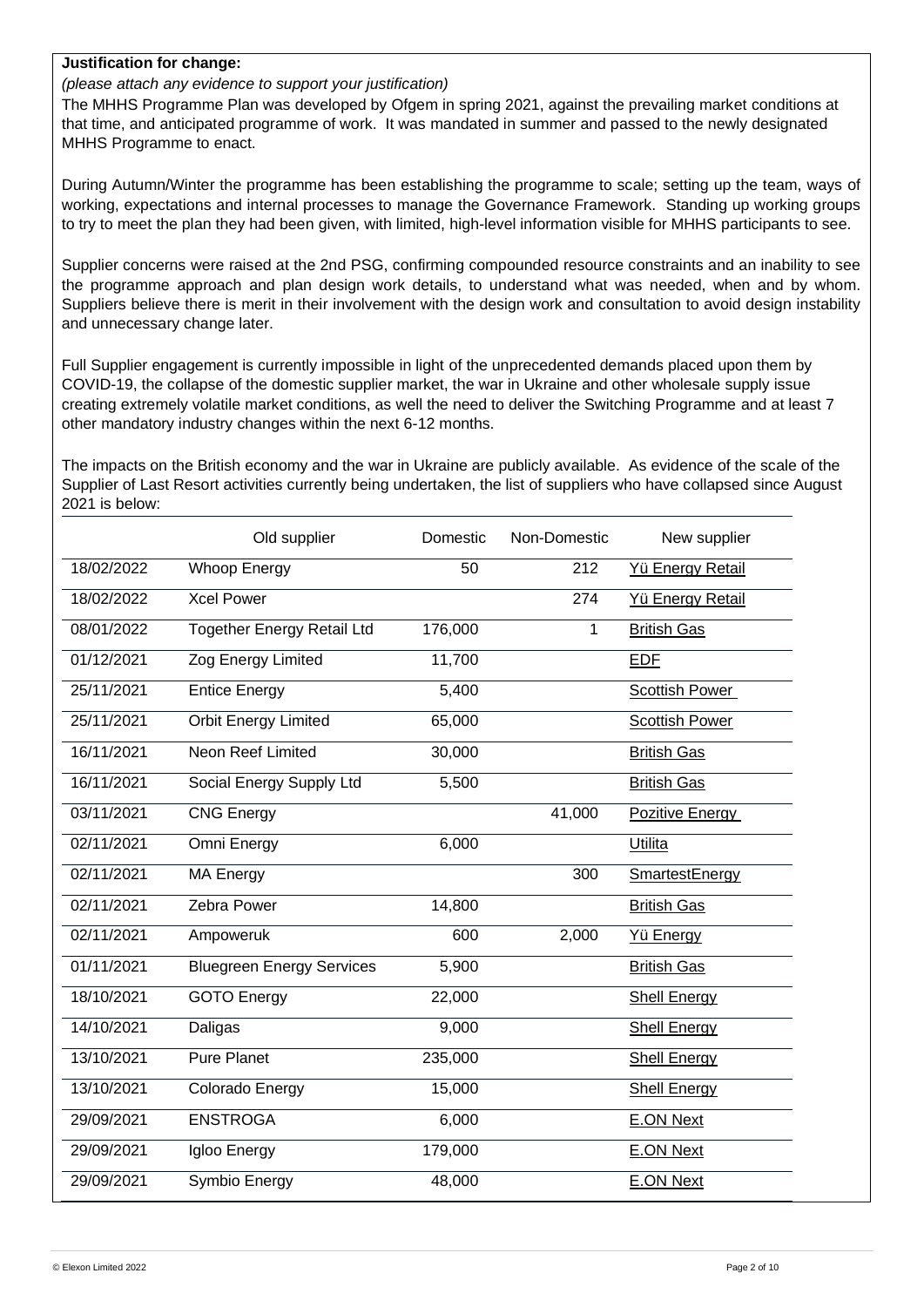| 22/09/2021 | Avro Energy           | 580,000 |       | Octopus Energy      |  |
|------------|-----------------------|---------|-------|---------------------|--|
| 22/09/2021 | <b>Green Supplier</b> | 255,000 |       | <b>Shell Energy</b> |  |
| 14/09/2021 | People's Energy       | 350,000 | 1.000 | <b>British Gas</b>  |  |
| 14/09/2021 | <b>Utility Point</b>  | 220,000 |       | <b>EDF</b>          |  |
| 07/09/2021 | <b>PFP Energy</b>     | 82,000  | 5,600 | <b>British Gas</b>  |  |
| 07/09/2021 | MoneyPlus Energy      | 9,000   |       | <b>British Gas</b>  |  |
| 09/08/2021 | Hub Energy            | 6,000   | 9,000 | <b>E.ON Next</b>    |  |

Please find attached letter from ICoSS setting out in detail related industry change pressures in the non-domestic market.

The programme itself has acknowledged they are unable to complete the full, complete End to End MHHS Design by the approved date (currently April 2022 milestone on the MHHS Programme Plan). We agree that given the work to be completed it seems unlikely they will be able to produce a full End to End detailed , robust design by this date. Further, we believe it would be prudent to extend the design work (development, review, adjustment, consultation, decision) to November 2022, the current planned date where the full End to End MHHS Design will be set out in the suite of code changes required to deliver the programme (in particular for BSC, SEC, REC).

## **Consequences of no change:**

*(what is the consequence of no change)*

Without approval of this change there will be minimal involvement of suppliers in assessing the design of the MHHS solution, so the design will be:

- more likely to be subject to later Change Requests
- less stable to provide the baseline for the programme replan

| Target date by which a decision is required: | 6 <sup>th</sup> April 2022 |
|----------------------------------------------|----------------------------|
|                                              |                            |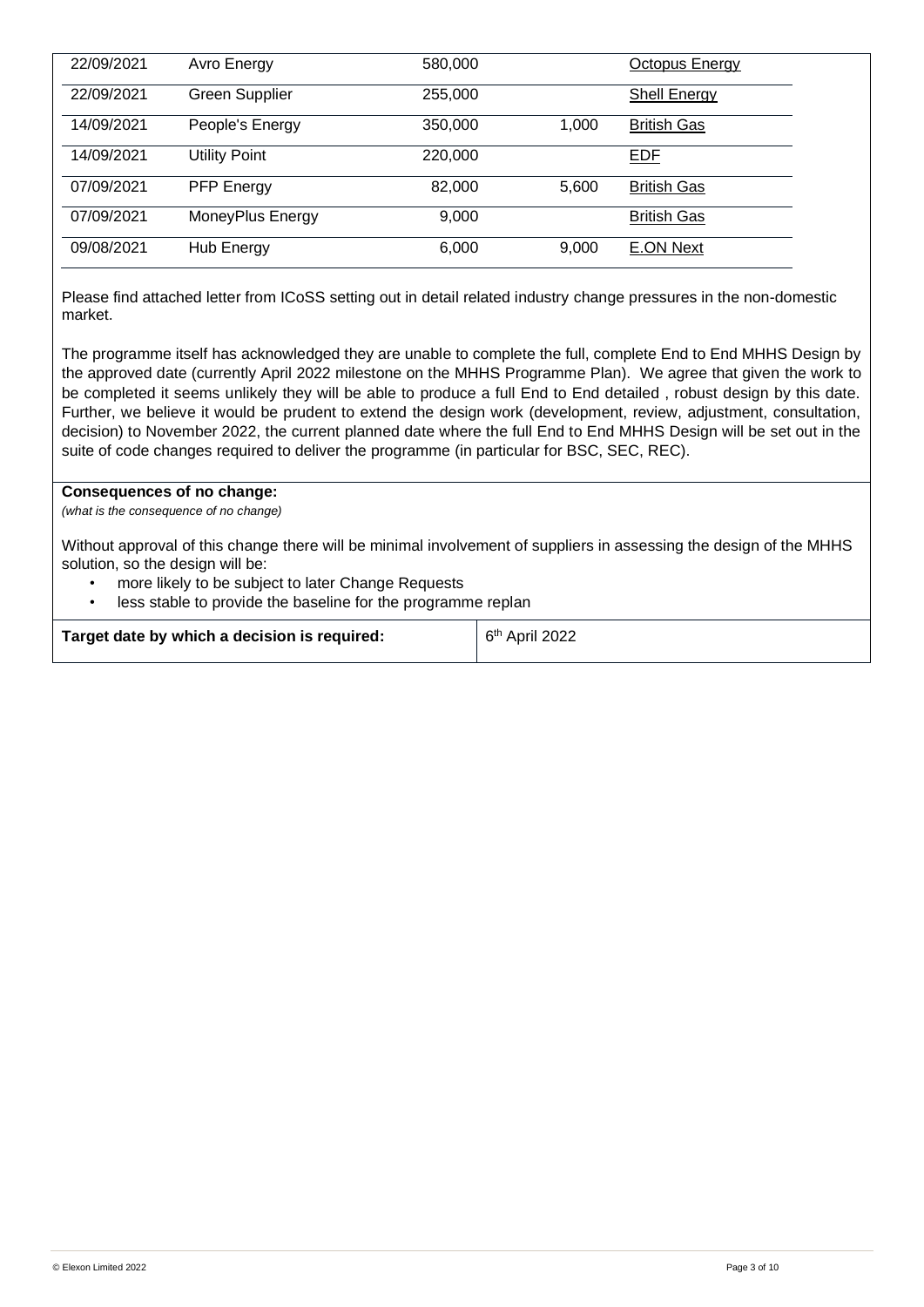#### **Part B – Initial Impact of proposed change**

# **Guidance** *– this section should be completed by the Change Raiser before being submitted to the MHHS PMO.*  **Guidance** *– Please document the benefits of the change and to delivery of the programme objectives*

What benefits does the change bring

*(list the benefits of the change and how this improves the business case)*

As per the justification above, this change will give suppliers the opportunity to meaningfully engage in the programme prior to the completion of M5.

This change improves the Business Case as it reduces the risk of design issues being raised later in the programme which will incur cost. Issue resolution becomes more expensive to resolve the later in the programme as issues are identified.

This change reduces the risk to the programme end date as the delay in design gives the opportunity for a firmer baseline to take into the replanning exercise after M5.

| Programme Objective                                                                                                                                                          | Benefit to delivery of the programme objective                                                                                                                                                                                                                                                                                                                                                                                      |
|------------------------------------------------------------------------------------------------------------------------------------------------------------------------------|-------------------------------------------------------------------------------------------------------------------------------------------------------------------------------------------------------------------------------------------------------------------------------------------------------------------------------------------------------------------------------------------------------------------------------------|
| To deliver the Design Working Group's<br>Target Operating Model (TOM) covering<br>the 'Meter to Bank' process for all Supplier<br><b>Volume Allocation Settlement meters</b> | Without approval of the change, there is little opportunity for<br>Supplier Party input to the design, therefore the design is<br>more likely to be subject to later Change Requests                                                                                                                                                                                                                                                |
| To deliver services to support the revised<br>Settlement Timetable in line with the<br>Design Working Group's recommendation                                                 | Without approval of the change, there is little opportunity for<br>Supplier Party input to the design, therefore the design is<br>more likely to be subject to later Change Requests.                                                                                                                                                                                                                                               |
| To implement all related Code changes<br>identified under Ofgem's Significant Code<br>Review (SCR)                                                                           | This change aims to provide stability to the baseline design approved.<br>A stable, robust, detailed design is key to prompt, clear, unambiguous<br>code change establishment; setting clearly MHHS Participant rights<br>and requirements.<br>Without approval of the change, there is little opportunity for<br>Supplier Party input to the design, therefore the design is<br>more likely to be subject to later Change Requests |
| To implement MHHS in accordance with<br>the MHHS Implementation Timetable                                                                                                    | This change, by its nature, is promoting a MHHS Implementation<br>Timetable replan moving milestone 5.<br>The proposer believes the impact overall mitigates future replan or<br>rework later as a result of design issues giving the opportunity for a<br>firmer baseline as the programme moves into the build, test,<br>implementation replanning exercise, providing greater confidence in<br>the replan.                       |
| To deliver programme capabilities and<br>outcomes to enable the realisation of<br>benefits in compliance with Ofgem's Full<br><b>Business Case</b>                           | There is a risk that Supplier Party and therefore<br>consumer benefits will be lost without Supplier Party and<br>consumer representative input. This change gives more<br>confidence in the programme replan, reducing the risk of<br>delayed implementation and therefore delayed benefits.                                                                                                                                       |
| To prove and provide a model for future<br>such industry-led change programmes                                                                                               | This demonstrates the opportunities to allow for more<br>industry input through the process and shows the<br>adaptability of the programme to be able to replan effectively<br>and efficiently.                                                                                                                                                                                                                                     |

## **Guidance** *– Please document the known programme parties and programme deliverables that may be impacted by the proposed change*

Impacted areas | Impacted items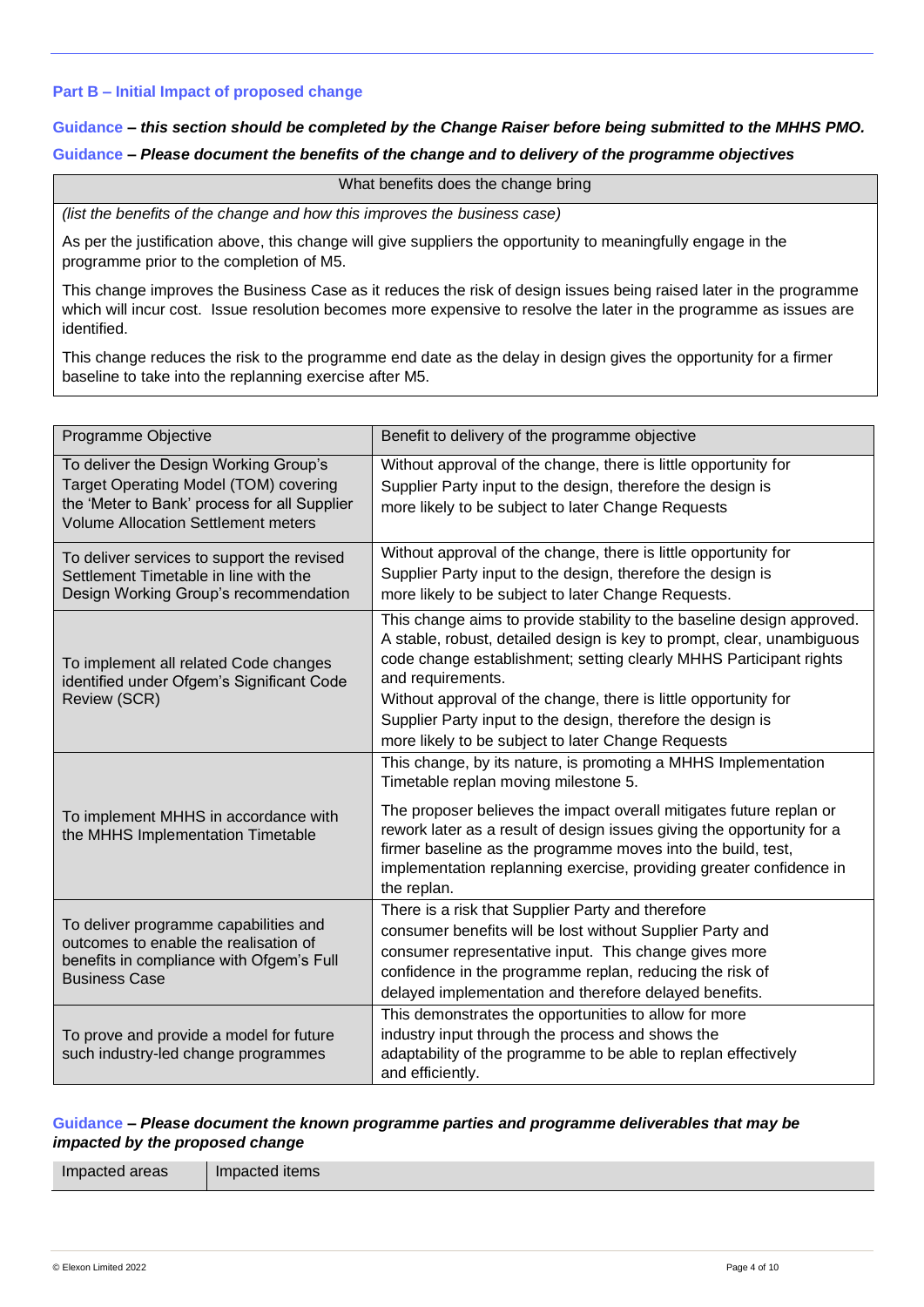| <b>Impacted Parties</b>         | Changes to the timeline will impact all parties and may increase running costs for some parties<br>in the short-term. Overall, we believe that the cost in delivering the programme will be<br>reduced as this change reduces the risk of design issues being raised later in the programme<br>which will incur cost and possible delay to delivery. |
|---------------------------------|------------------------------------------------------------------------------------------------------------------------------------------------------------------------------------------------------------------------------------------------------------------------------------------------------------------------------------------------------|
| Impacted<br><b>Deliverables</b> | All design artefacts for M5 and any other programme deliverables tied to M5                                                                                                                                                                                                                                                                          |

| Initial assessment     |                     |                                |                     |  |  |
|------------------------|---------------------|--------------------------------|---------------------|--|--|
| Necessity of change    | 1 - Critical Change | Expected lead time             | l - <5 working days |  |  |
| Rationale of change    | Programme           | Expected implementation window | - Imminent          |  |  |
| Expected change impact | Low                 |                                |                     |  |  |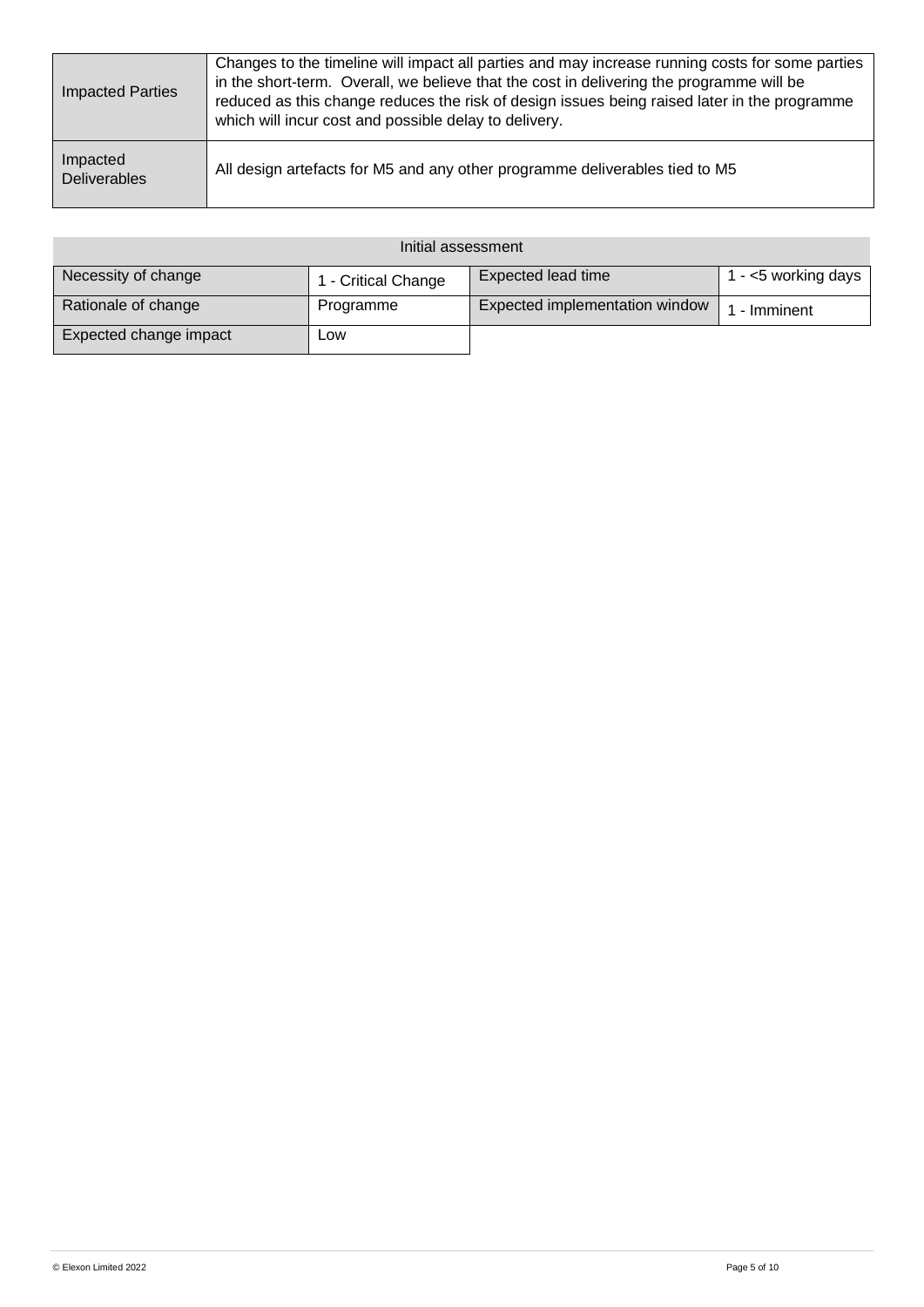#### **Part C – Summary of impact assessment and recommendation**

**CR002 Impact Assessment Report & Recommendations was presented to PSG in April 2022. The report can be found via the MHHS Website [here.](https://mhhsprogramme-production-cdn.s3.eu-west-2.amazonaws.com/wp-content/uploads/2022/04/01163808/MHHS-DEL338-PSG-06-April-2022-Attachment-1-CR001-CR002-Impact-Assessment-Responses-v1.0.pdf)** 

# **Guidance – This section should be completed by the Change Raiser. Note, this is before impacted parties complete a full Impact Assessment.**

Part C – Summary of impact assessment and recommendation (complete as appropriate)

#### **Effect on benefits**

This is expected to better facilitate the benefits by an improved design.

There is a high risk that Programme Party and therefore consumer benefits will be lost without supplier input.

This change gives more confidence in the programme replan, reducing the risk of delayed implementation and therefore delayed benefits

#### *Impact Assessment respondents to confirm the above and identify any further effects.*

# **Effect on consumers**

Changes to the timeline will impact all parties and may increase running costs for some parties in the short-term, potentially increasing consumer costs. Overall, we believe that the cost in delivering the programme will be reduced as this change as it reduces the risk of design issues being raised later in the programme which will incur cost and possible delay to delivery.

#### *Impact Assessment respondents to identify any cost or other effects to be passed on to consumers further effects.*

#### **Effect on schedule**

Extension of M5 from April 2022 to November 2022 will result in a more stable design baseline to feed into a more certain replanning exercise beyond then.

It is not appropriate to assess the impact beyond M5 as this is the purpose of the replanning exercise.

#### *Impact Assessment respondents to confirm the above and identify any further effects.*

#### **Effect on resources**

Increased run costs for mobilised Programme Parties, as above.

Reduced risk of increased costs later through design change.

*Impact Assessment respondents to quantify their cost impacts (specific costs to be identified as confidential only where necessary and aggregated by the MHHS Programme if confidential costs provided) and to provide an indication of potential future cost impacts from design risk* 

# **Effect on cost**

A realistic delivery timescale will allow suppliers to dedicate resource to the programme.

#### *Impact Assessment respondents to identify the effects for them.*

#### **Effect on contract**

Any contract impacts for programme parties will need to be assessed by those parties.

#### *Impact Assessment respondents to identify and quantify any effects on their contracted parties.*

#### **Risks**

The risk of not implementing this change is that the Programme will need to develop alternate changes after M5 to address identified issues.

Reduced risk on delivery of other industry programmes as mandated by BEIS and Ofgem, such as the Switching Programme.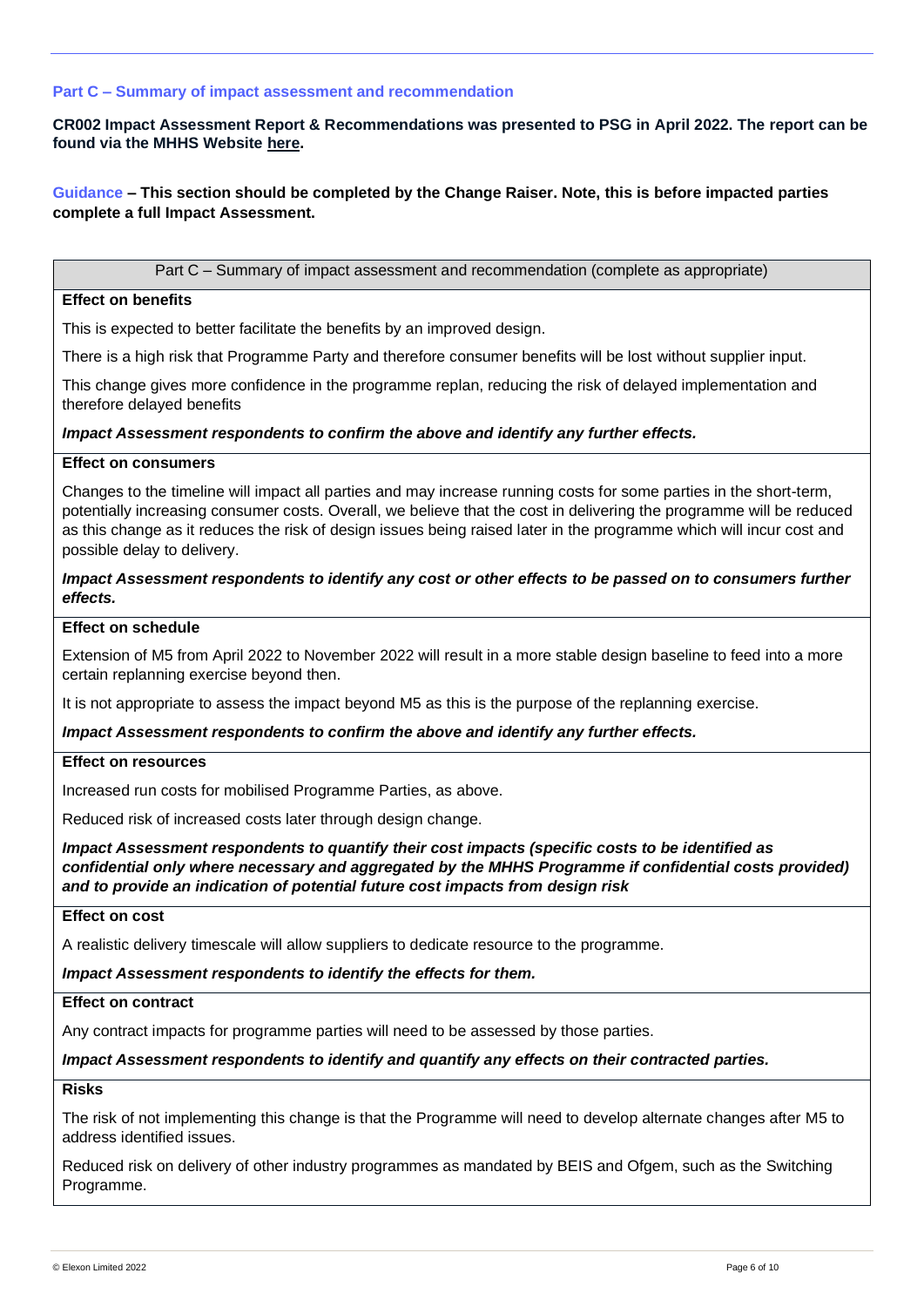*Impact Assessment respondents to confirm the above and identify any further effects.*

# **Recommendation**

It is recommended the change is **approved**

*Impact Assessment respondents that do not agree that this change is approved must provide supporting evidence to justify why they do not support this change*

**Impact assessment done by: <Name>** 

**Guidance***: The approvals section will be completed by the MHHS PMO once the Impact Assessment has been reviewed.*

Approvals (to be completed by MHHS PMO)

Rachel Clark, Ofgem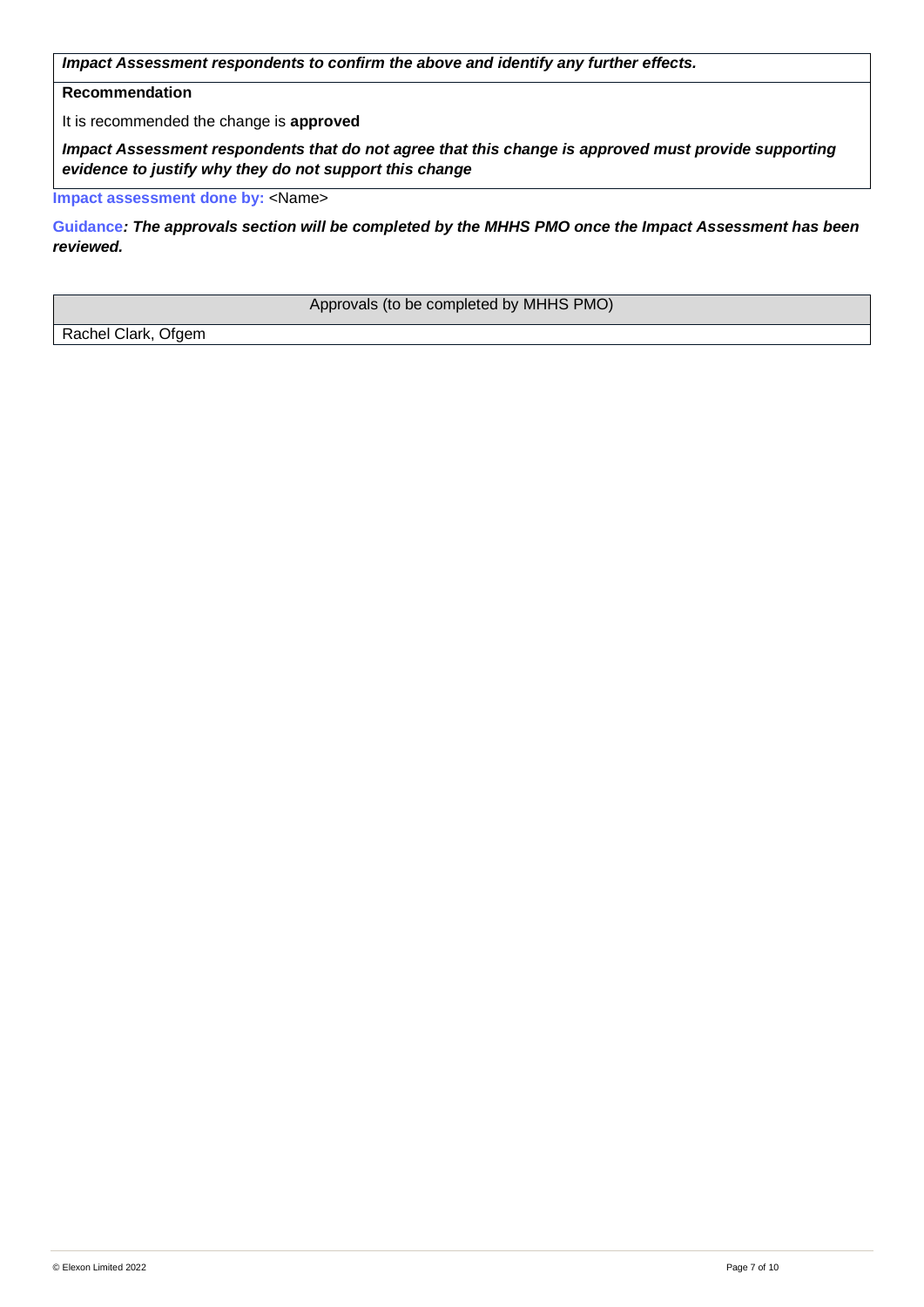# **Part D – Change decision**

# **Guidance** - *This section will be completed by the MHHS PMO following the review of the impact assessment and decision reached by the SRO.*

| Part D - Change decision |                     |      |                        |  |  |
|--------------------------|---------------------|------|------------------------|--|--|
| Decision:                | Rejected            | Date | 21 April 2022          |  |  |
| Contact:                 | Rachel Clark, Ofgem |      |                        |  |  |
| Change Owner:            | N/a                 |      |                        |  |  |
| Action:                  | N/a                 |      |                        |  |  |
| <b>Changed Items</b>     | Pre-change version  |      | <b>Revised version</b> |  |  |
| N/a                      | N/a                 | N/a  |                        |  |  |